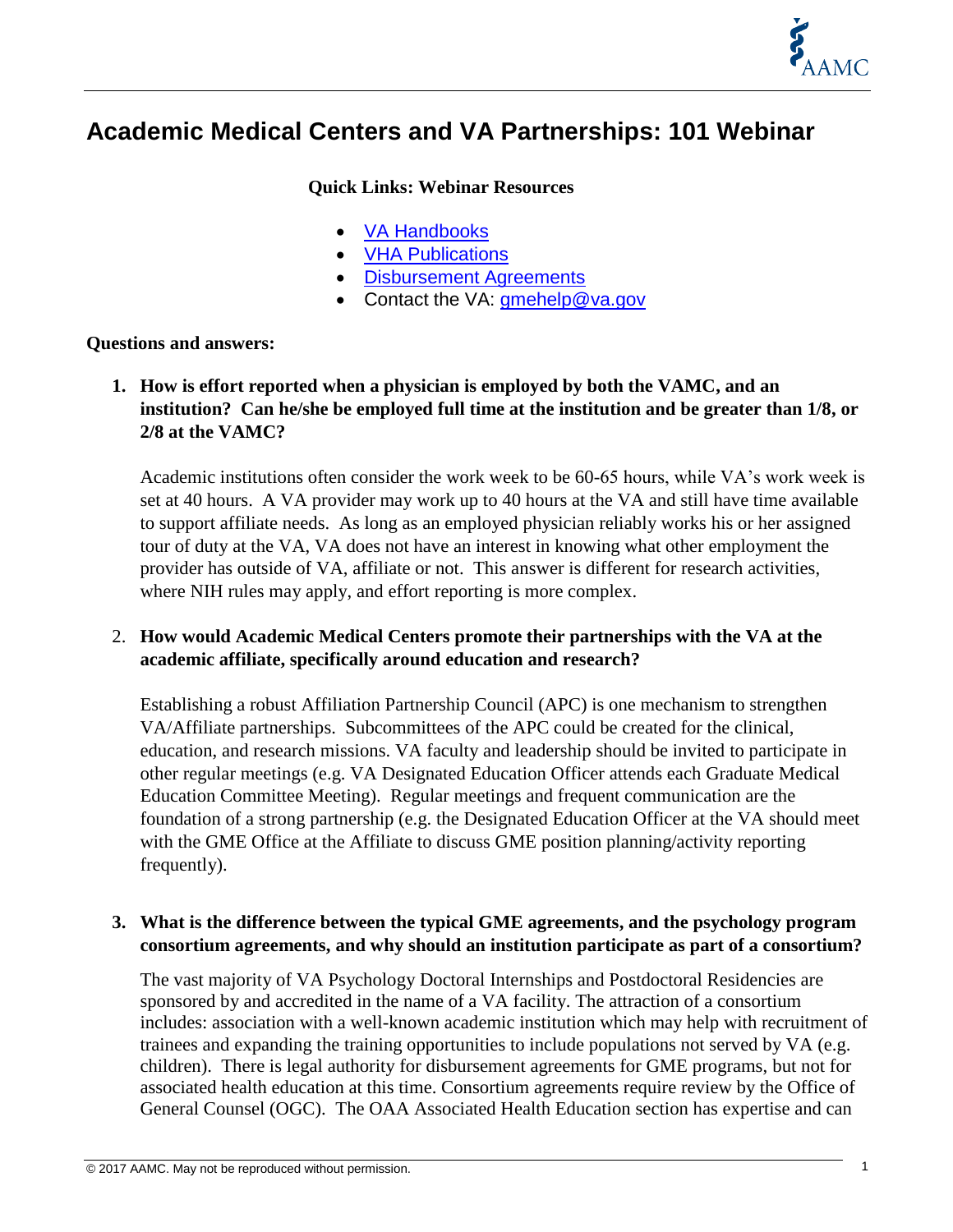

provide advice on specific questions related to consortium agreements for disciplines other than GME.

#### **4. How will the VA support the ACGME recognized 'work from home' concept?**

Currently Handbook 1400.05 prohibits VA reimbursement for home call unless the resident physician physically comes in to the VA. If ACGME requirements and VA needs change, this policy will be reassessed as appropriate.

#### **5. Is there a way that the affiliate can be reimbursed for educational costs outside of resident stipends? If yes, what is the process?**

VHA Handbook 1400.10 (Educational Cost Contracting - ECC) allows additional expenses such as pagers/cell phones, in service exams, simulation, and accreditation fees. These ECC are paid using local VA facility (and not centrally directed) funds. There are limitations per policy for ECCs and certain items cannot be covered such as: Licensing fees, Licensing examination (e.g., United States Medical Licensing Exam (USMLE)) fees or registration, Board certification examination fees, Malpractice insurance, Administrative expenses (e.g., for program directors or program coordinators, GME office staff, and office supplies, Recruitment or orientation expenses that involve meals, travel, or entertainment, and Faculty salaries or benefits. Educational Cost Contracts are subject to local VA funding availability and, therefore, not administered universally at all VAs.

#### **6. Is the disbursement agreement completed annually with the rate schedule, or every 10 years?**

Disbursement agreements do not need to be completed annually. They should be updated at least every 10 years. Rate schedules must be submitted annually, and may be submitted more than once a year as costs change. Some facilities choose to update disbursement agreements sooner than 10 years. VAs use Office of General Counsel reviewed OAA disbursement templates. Links to these forms and rate schedule templates can be found on page 13 of VA Handbook 1400.05.

#### **7. To get residents to rotate at the VA is a huge administrative burden. How do we change the law to allow for some of the administrative support?**

While onboarding requirements for physician residents are challenging, there are significant benefits both to the learners and the Veterans. VA trains health professionals for VA and the Nation. In this way, health professional trainees are comfortable caring for Veterans inside and outside VA. VA funds over \$900 million dollars for health professions education within the VA system itself (GME and all other disciplines) and also funds an equivalent amount that goes to the training infrastructure within VA, including faculty protected time, training space, and education office staffing. Educational cost contracts are an additional mechanism for reimbursing certain direct costs of residency training back to an affiliate.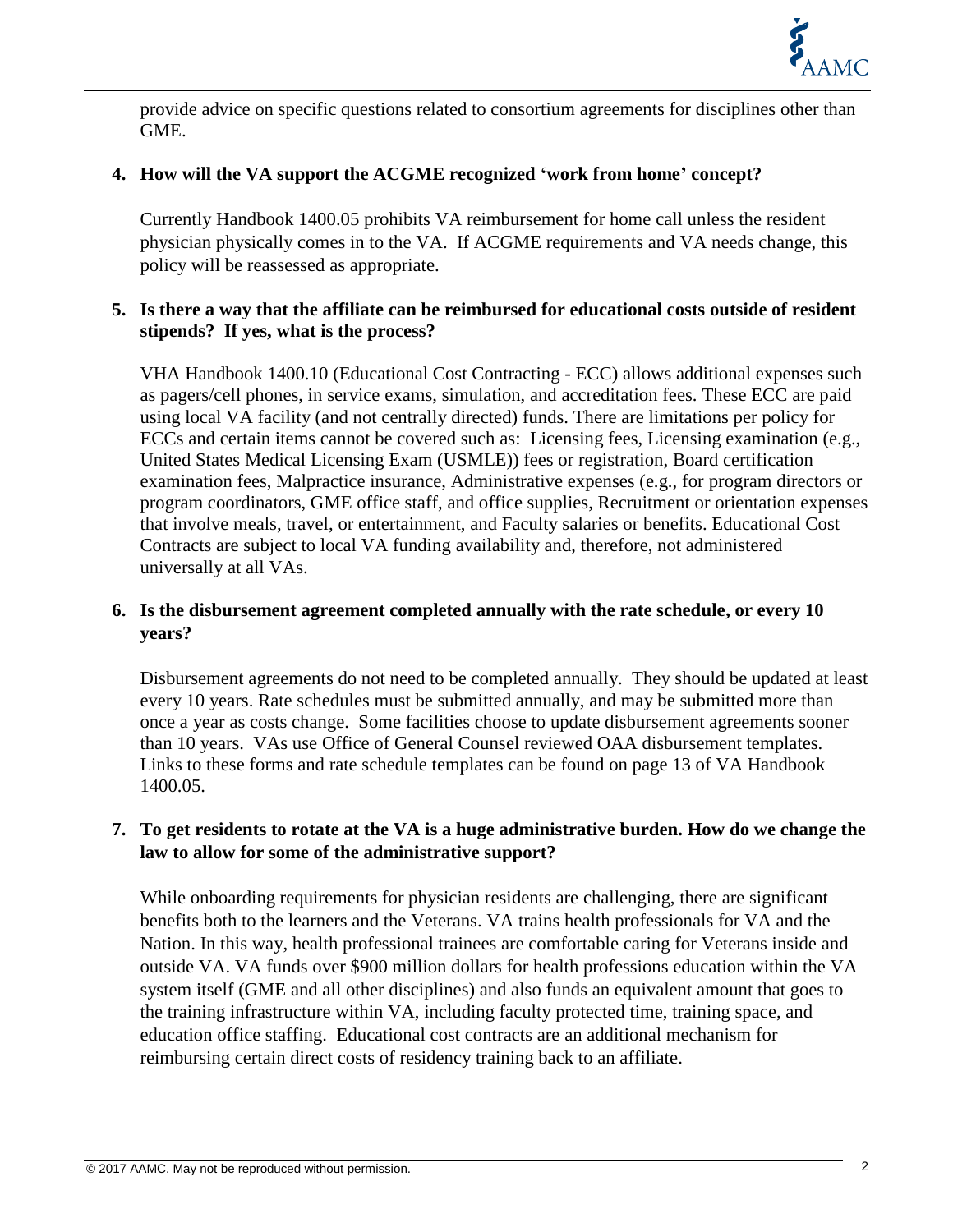

#### **8. Would the Choice program create challenges for GME in both cost and quality of training?**

The Choice program currently allows Veterans to receive care outside of VA if waiting times are long, or distance to VA a burden to the Veteran. Changes to the Choice Program may occur in the future, and it is unknown if these waiting times/distance rules will continue to apply. Depending on the volume and type of services that are outsourced to the private sector, changes may occur in VA's portfolio of training programs.

#### **9. If the VA site director is appointed as PD will VA pay their salary?**

The salaries of the Program Director (PD) and/or Associate Program Director (APD) are usually paid by the sponsor of the residency program. However, if a faculty member at the VA is the most appropriate choice for Program Director, a negotiation must take place between the affiliate and the VA. Some duties may be paid for by the VA (oversight of VA rotations such as through the role of the Site Director), and other program duties should be reimbursed by the affiliate. The VA may use a "sole source selling contract" to have the affiliate buy some of the VA faculty time for program oversight duties or the faculty member could be in a shared faculty status and still be based physically at VA.

#### **10. Emergency Medicine residents work 12 hours a day. Can that be billed as 1.5 days since 8 hours is a typical day?**

The VA uses the model of days and half days not hours to calculate resident time. In the case described above, this 12 hour shift should be credited for 1 shift/day. It should be noted if an ER resident is assigned fully to the VA and nowhere else and they complete an appropriate number of "12 hour shifts" (e.g. 16), they may receive credit for working the entire month. Therefore, it is critical to define the criteria/shifts/days for an acceptable "rotation" by the Site Director and Program Director.

#### **11. Many of our residents drive over an hour to get to our VA. Can travel over 60 miles be a benefit?**

Yes the physician residents can receive reimbursement for travel when they travel more than the typical commuting distance. Usually the typical commuting distance is approximately 50 miles or less.

#### Per Directive 1400.09 (page 36):

For residents paid under a disbursement agreement and assigned to a VA CBOC or Other Rural or Remote Facility, or for Training Essential to VA Duties. Residents are eligible for "invitational travel," which is authorized travel of individuals who are not paid directly by VA when they are acting in a capacity that is directly related to, or in connection with, official VA activities. Travel allowances authorized for such an "invitational traveler" are the same as those normally authorized for employees in connection with temporary duty. See VA Financial Policies and Procedures, Travel Administration, XIV, Ch 1, Appx G,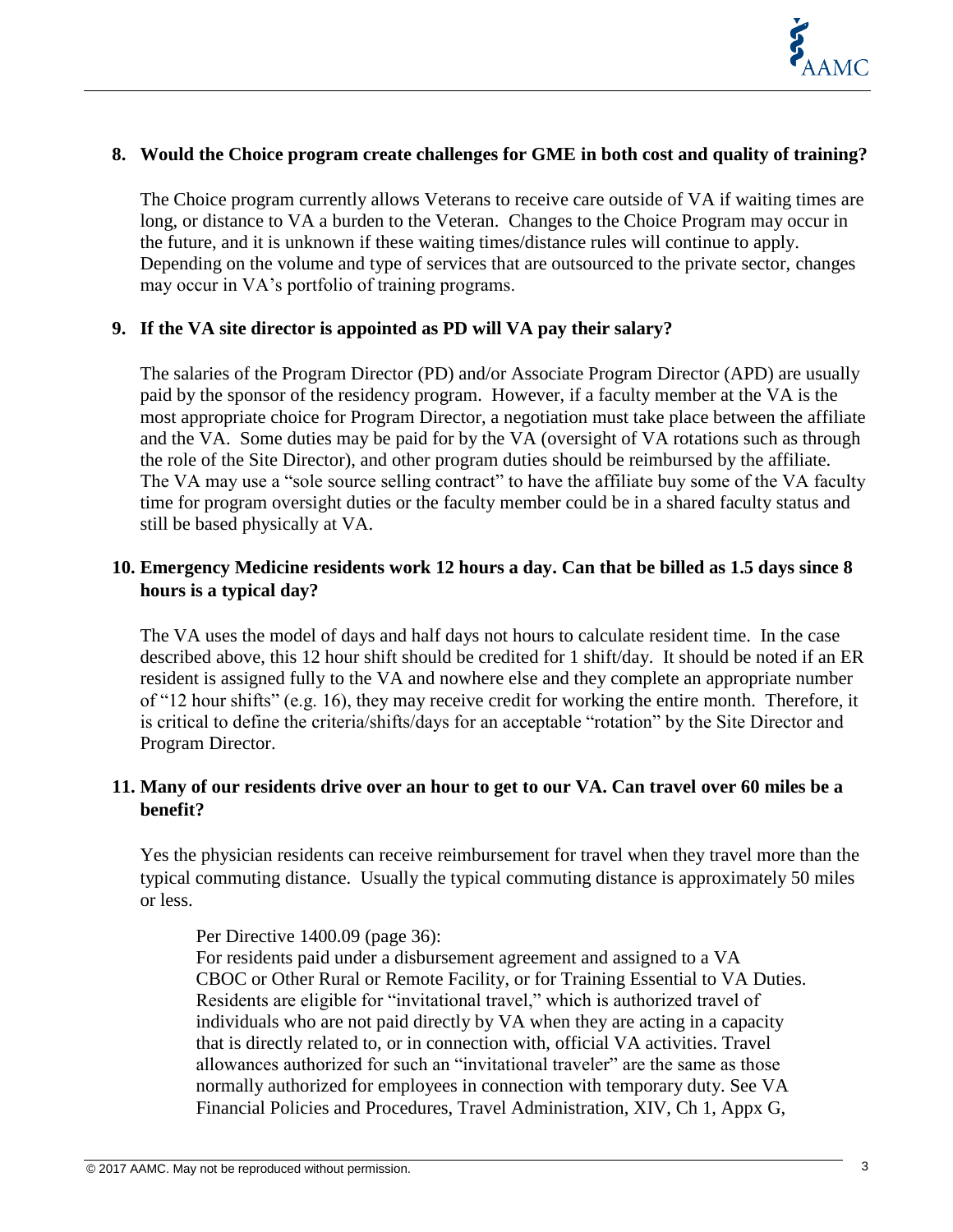

http://www.va.gov/finance/docs/VA-FinancialPolicyVolumeXIVChapter01.pdf.

*Such travel may be used to cover the estimated expenses of those residents who are assigned to a VA CBOC or other approved VA rural or remote clinical site that is outside the normal "designated commuting area" of the teaching hospital or medical/dental school. Invitational travel may also be used for travel expenses associated with training at an off-site location or other travel related to VA duties.* 

#### **12. Can you speak to VA funding for non-clinical activities in GME programs, such as recruitment, lab coats, text books? In our program, 29 FTEs are funded through the VA, but no administrative support is provided. Are there examples of admin support for GME programs? Specifically, a program coordinator and Associate Program Director? Who does faculty development for VA teaching physicians?**

As stated in a prior question, the salary of the Program Director and/or Associate Program Director is usually paid by the sponsor of the training program. Site Directors may have time labor mapped to complete responsibilities necessary for the VA portion of training. Faculty Development should be done both at the VA and Affiliate. Ideally VA staff members have faculty appointments and are eligible to attend educational activities at the Affiliate. The VA contributes to the training mission in other ways and pays over \$900 million in indirect educational support within the VA system.

#### **13. Are there still "unused" positions in the GME growth that the VA has implemented, and if so, how do we go about applying? How many years are left?**

The Veterans Access Choice and Accountability Act (VACAA) has been extended by Congress to 2024 to expand by 1500 positions/FTE. Through three cycles, approximately 547.4 positions were awarded. Currently the  $4<sup>th</sup>$  Request for Proposal (RFP) is under review for positions starting July 1, 2018. RFPs are submitted by local Vas in conjunction with their interested affiliates. Interested Affiliates could start the process by contacting the local VA education office or contacting the Office of Academic Affiliations (OAA) at: [GMEHelp@va.gov.](mailto:GMEHelp@va.gov)

#### **14. Are there more opportunities to have fellowships in patient safety and quality - perhaps other kinds of fellowship targeted to VA and society needs such as psych addiction?**

Yes there are several programs available through the VA. The Chief Resident in Quality and Safety (CRQS) Program Request for Proposals is currently open until August 1, 2017. The positions currently are full time VA positions but can serve as a valuable resource. Many affiliates have opted to hire their own CRQS to participate in the VA formal curriculum. If interested in applying for a CRQS resident position, consult with your local VA Education Office to see if your program qualifies and the facility is willing to support the position. In addition, the VA sponsors Advanced Fellowships across a variety of disciplines and subjects. The linked for Advanced Fellowship Programs can be found at [https://www.va.gov/oaa/specialfellows/default.asp.](https://www.va.gov/oaa/specialfellows/default.asp) The breadth of VA Advanced Fellowships is illustrated below.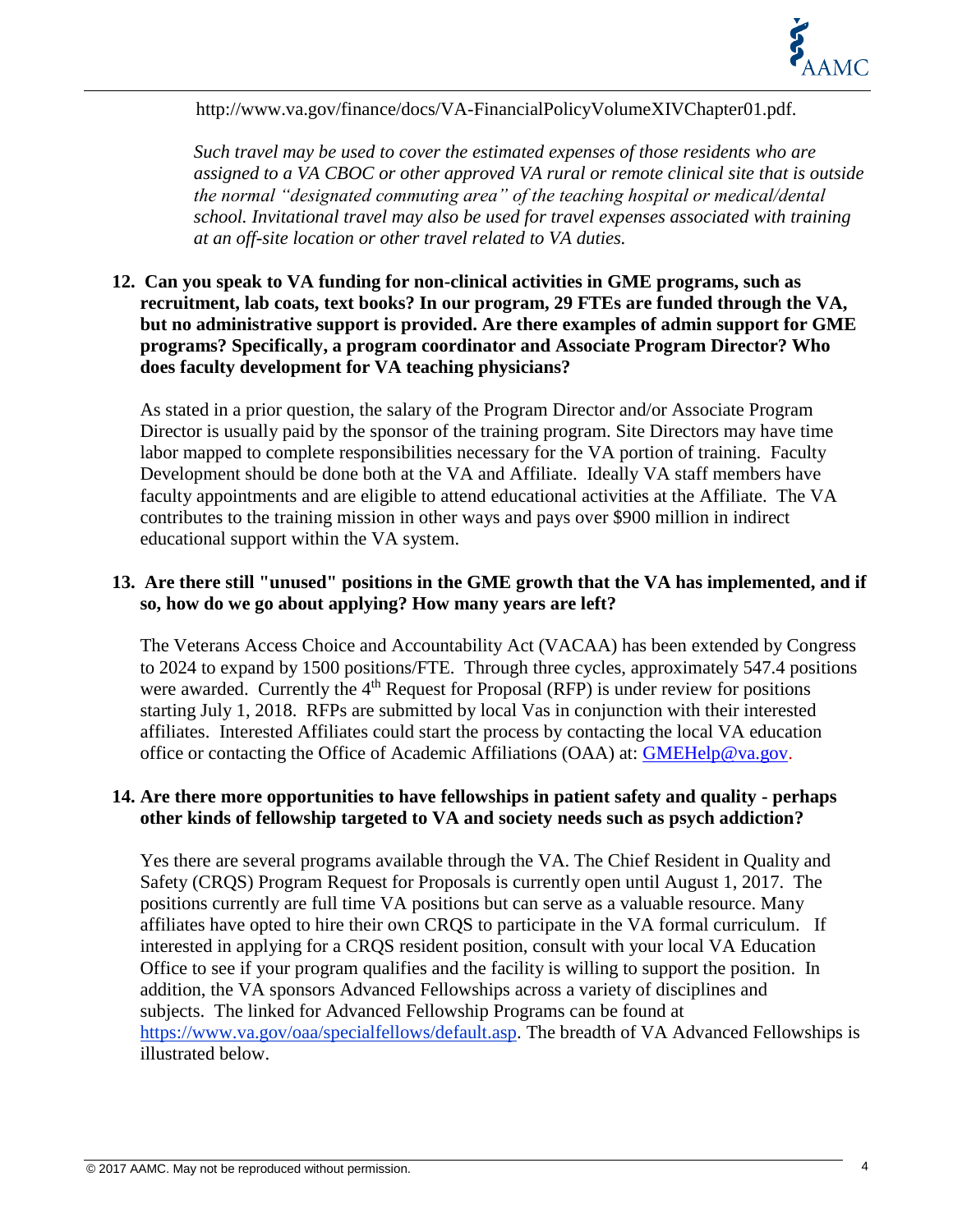

# Organization of Programs

#### **Healthcare** Improvement<sup>\*</sup>

Quality Scholars **Patient Safety RWJ** Clinical Scholars **Health Professions** Education **Health Systems** Engineering Health Services Research Medical Informatics **Clinical Simulation Health Professions Education** 

### **VA Clinical Priorities**

MIRECC (MentalHealth) Women's Health Psychiatric Research **Advanced Geriatrics** Polytrauma / TBI Spinal Cord Injury **Addiction Treatment** War-Related Illness and **Injury** Multiple Sclerosis PADRECC (Parkinson's) Dental Research

**15. Any likely changes in the disbursement amounts to come closer to what many of us experience as the true costs of having a resident in our programs?** 

Educational Cost Contracts (see above) were developed with the idea of addressing some of these additional costs but are subject to local VA funding availability.

**16. There is a lot of pressure from VA administration to curtail teaching and academic activity by VA employed physicians citing increased need for clinical work and access to patient care. Sometimes there is outright denial of requested time. What are the rules for VA physicians to engage in teaching at academic medical centers? Are there regulations including limits on hours for individual providers? Is resident supervision of clinical work with patient contact considered clinical or administrative time for purposes of labor mapping?** 

In hospitals with trainees, it is expected that staff appropriately supervise and teach. However, there are often administrative pressures for clinical productivity. We advise conducting data analysis in pilot clinics or inpatient rotations to show VA leaders that physician residents are "force multipliers" and can add clinical capacity. OAA continually reminds VA leaders that VA also has a statutory mission to train for VA and the nation. While access is critically important, Congress has not released VA from our training mission. The Secretary and Undersecretary for Health continue to state that VA values our academic mission and our partnerships with affiliates.